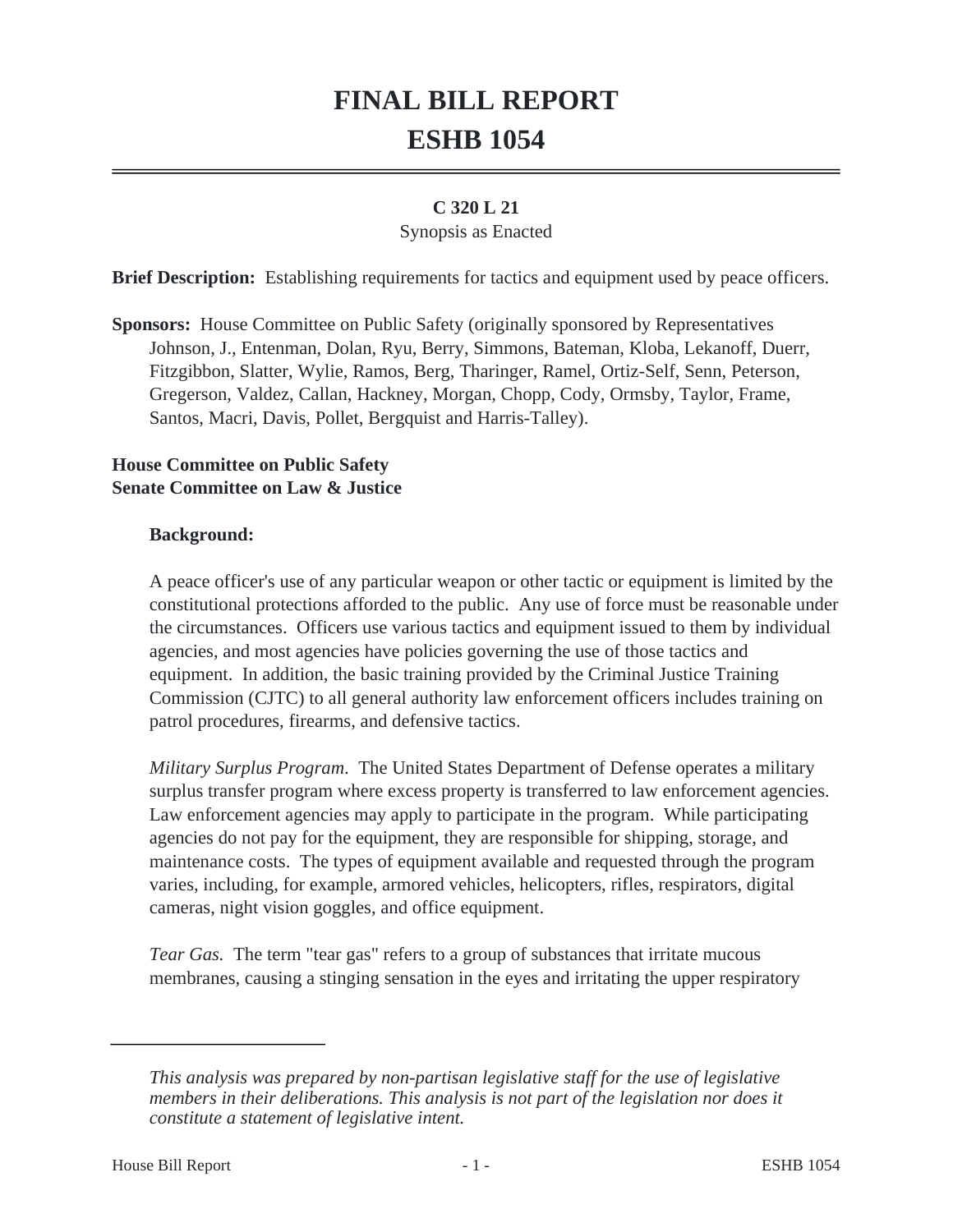tract. Tear gas is dispersed in the air through the use of sprays, fog generators, or grenades and shells. Tear gas has been used by peace officers to control or disperse crowds as well as to control or influence the movements of armed suspects in certain settings. Tear gas typically includes chloroacetophenone (CN), O-chlorobenzylidene malononitrile (CS), but other chemical irritants have also been used, including, for example, oleoresin capsicum (OC), commonly referred to as pepper spray.

*Vehicular Pursuits.* An officer who has authority to make an arrest may proceed in fresh pursuit of a person who is reasonably believed to have committed a violation of traffic or criminal laws or for whom the officer has an arrest warrant. When proceeding in pursuit of a suspect, the officer may violate certain rules of the road, including, for example, stop signals, speed limits, and parking restrictions. State law requires the CJTC to maintain a model policy on vehicular pursuits. The policy must include procedures for:

- supervisory control of the pursuit, if available;
- designating the primary pursuit vehicle and determining the total number of vehicles allowed to participate in the pursuit at one time;
- coordinating operations with other jurisdictions; and
- determining when the interests of public safety and effective law enforcement justify a vehicular pursuit and when a vehicular pursuit should not be initiated or should be terminated.

All state, county, and municipal law enforcement agencies are required to adopt and implement vehicular pursuit policies. Though they are not required to adopt the model policy maintained by the CJTC, any adopted policy must include the same elements as the model policy. All officers must receive training on how to conduct vehicular pursuits.

*Knock and Announce Rule and No-Knock Warrants.* An officer may make a nonconsensual entry into a dwelling or building in order to execute a search or arrest warrant. Prior to doing so, an officer must announce his or her identity, demand admittance, announce the purpose of his or her demand, and be explicitly or implicitly denied admittance. This is commonly referred to as the "knock and announce" rule.

An officer must comply with all of the elements of the "knock and announce" rule, unless there are exigent circumstances or it would otherwise be considered a useless gesture. The courts look to certain factors to determine if there were exigent circumstances, including: (1) the gravity or violent nature of the offense with which the suspect is to be charged; (2) whether the suspect is reasonably believed to be armed; (3) whether there is reasonably trustworthy information that the suspect is guilty; (4) whether there is strong reason to believe that the suspect is on the premises; (5) the likelihood that the suspect will escape if not swiftly apprehended; and (6) whether the entry is made peaceably.

A "no-knock warrant" is a legal term referring to a warrant where the court has provided advance authorization to enter without complying with the "knock and announce" rule. State statute neither authorizes nor prohibits "no-knock warrants."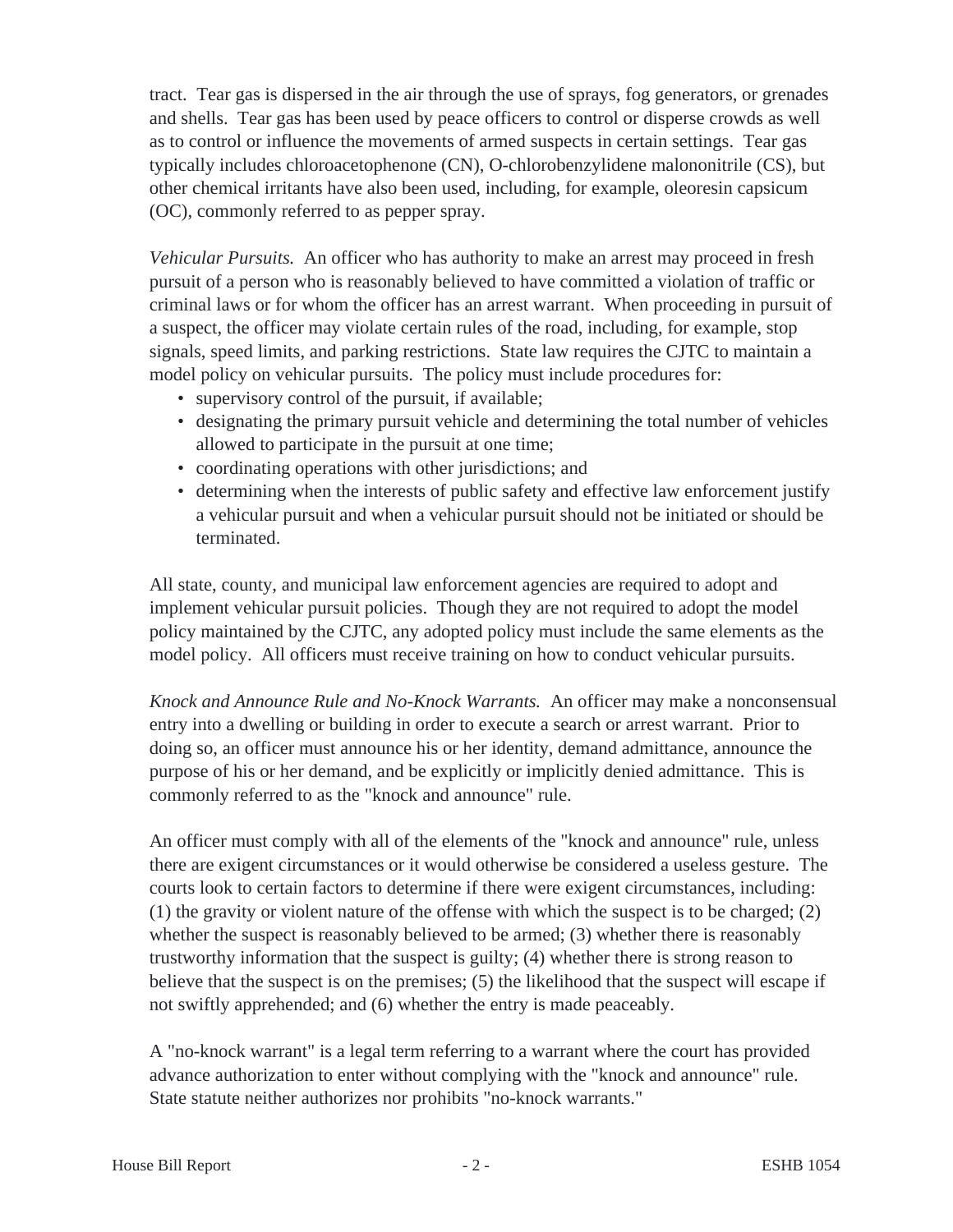*Canine Teams.* According to rules adopted by the CJTC, all canine teams used by law enforcement agencies must be certified and meet certain minimum standards. As a condition of certification, each handler must ensure that the canine performs to a level that is deemed acceptable by the CJTC in the category for the team's intended use. Certification remains valid for 24 months, as long as the composition and responsibility of the canine team does not change. To maintain active certification, a canine team must be evaluated prior to their certification expiration date.

### **Summary:**

Restrictions are established on the use of certain tactics and equipment used by peace officers and law enforcement agencies. "Peace officer" includes any general authority, limited authority, and specially commissioned Washington peace officer, and any employee, whether part-time or full-time, of a jail, correctional, or detention facility who is responsible for the custody, safety, and security of adult or juvenile persons confined in the facility. "Law enforcement agency" includes any general authority and limited authority law enforcement agency, and any state or local agency providing or otherwise responsible for the custody, safety, and security of adults or juveniles incarcerated in correctional, jail, or detention facilities.

*Neck Restraints and Chokeholds*. A peace officer may not use a chokehold or neck restraint on another person in the course of his or her duties as a peace officer. "Chokehold" means the intentional application of direct pressure to a person's trachea or windpipe for the purpose of restricting another person's airway. "Neck restraint" refers to any vascular neck restraint or similar restraint, hold, or other tactic in which pressure is applied to the neck for the purpose of constricting blood flow.

*Military Equipment and the Military Surplus Program.* A law enforcement agency may not acquire or use any military equipment, including firearms and ammunition of .50 caliber or greater, machine guns, armed helicopters, armed or armored drones, armed vessels, armed vehicles, armed aircraft, tanks, long range acoustic hailing devices, rockets, rocket launchers, bayonets, explosive grenades, incendiary grenades, missiles, directed energy systems, and electromagnetic spectrum weapons.

Each law enforcement agency must compile an inventory of military equipment possessed by the agency, including the proposed use of the equipment, estimated number of times the equipment has been used in the prior year, and whether such use is necessary for the operation and safety of the agency or some other public safety purpose. The agency must provide the inventory to the Washington Association of Sheriffs and Police Chiefs (WASPC) by November 1, 2021. The WASPC must summarize the inventory information from each law enforcement agency and report to the Governor and the Legislature by December 31, 2021. Any law enforcement agency in possession of military equipment must return the equipment to the federal agency from which it was acquired, if applicable,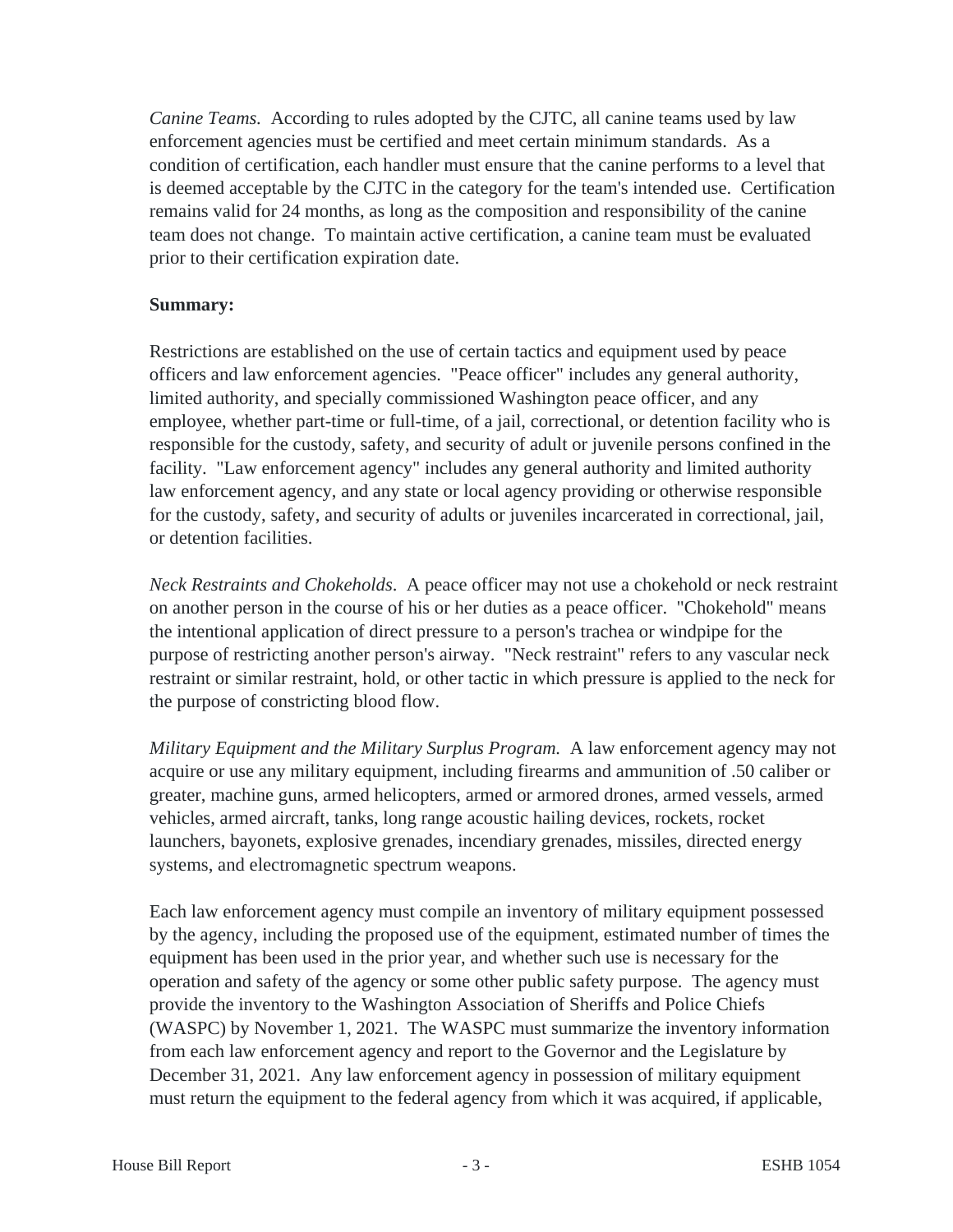or destroy the equipment by December 31, 2022.

The restrictions on military equipment do not prohibit a law enforcement agency from participating in a federal military equipment surplus program, provided that any equipment acquired through the program does not constitute military equipment.

*Tear Gas.* "Tear gas" includes chloroacetophenone (CN), O-chlorobenzylidene malononitrile (CS), and any similar chemical irritant dispersed in the air for the purpose of producing temporary physical discomfort or permanent injury. "Tear gas" does not include oleoresin capsicum (OC).

A law enforcement agency may not use or authorize its peace officers or other employees to use tear gas unless necessary to alleviate a present risk of serious harm posed by a riot, barricaded subject, or hostage situation.

Prior to deploying tear gas, the officer or employee must:

- exhaust alternatives to the use of tear gas that are available and appropriate under the circumstances;
- obtain authorization to use tear gas from a supervising officer, who must determine whether the present circumstances warrant the use of tear gas and whether available and appropriate alternatives have been exhausted;
- announce to the subject or subjects the intent to use tear gas; and
- allow sufficient time and space for the subject or subjects to comply with the officer's or employee's directives.

In addition, in the case of a the riot occurring outside of a correctional, jail, or detention facility, the officer or employee may use tear gas only after receiving authorization from the highest elected official in the jurisdiction. "Highest elected official" means the county executive in those charter counties with an elective office of county executive, however designated, and in the case of other counties, the chair of the county legislative authority. In the case of cities and towns, it means the mayor, regardless of whether the mayor is directly elected, selected by the council or legislative body according to procedures in statute, or selected according to a process in an established city charter. In the case of actions by the Washington State Patrol, it means the Governor.

*Vehicular Pursuits.* A "vehicular pursuit" means an attempt by a uniformed peace officer in a vehicle equipped with emergency lights and a siren to stop a moving vehicle where the operator of the moving vehicle appears to be aware that the officer is signaling the operator to stop the vehicle and the operator of the moving vehicle appears to be willfully resisting or ignoring the officer's attempt to stop the vehicle by increasing vehicle speed, making evasive maneuvers, or operating the vehicle in a reckless manner that endangers the safety of the community or the officer. A peace officer may not engage in a vehicular pursuit, unless:

• there is probable cause to believe that a person in the vehicle has committed or is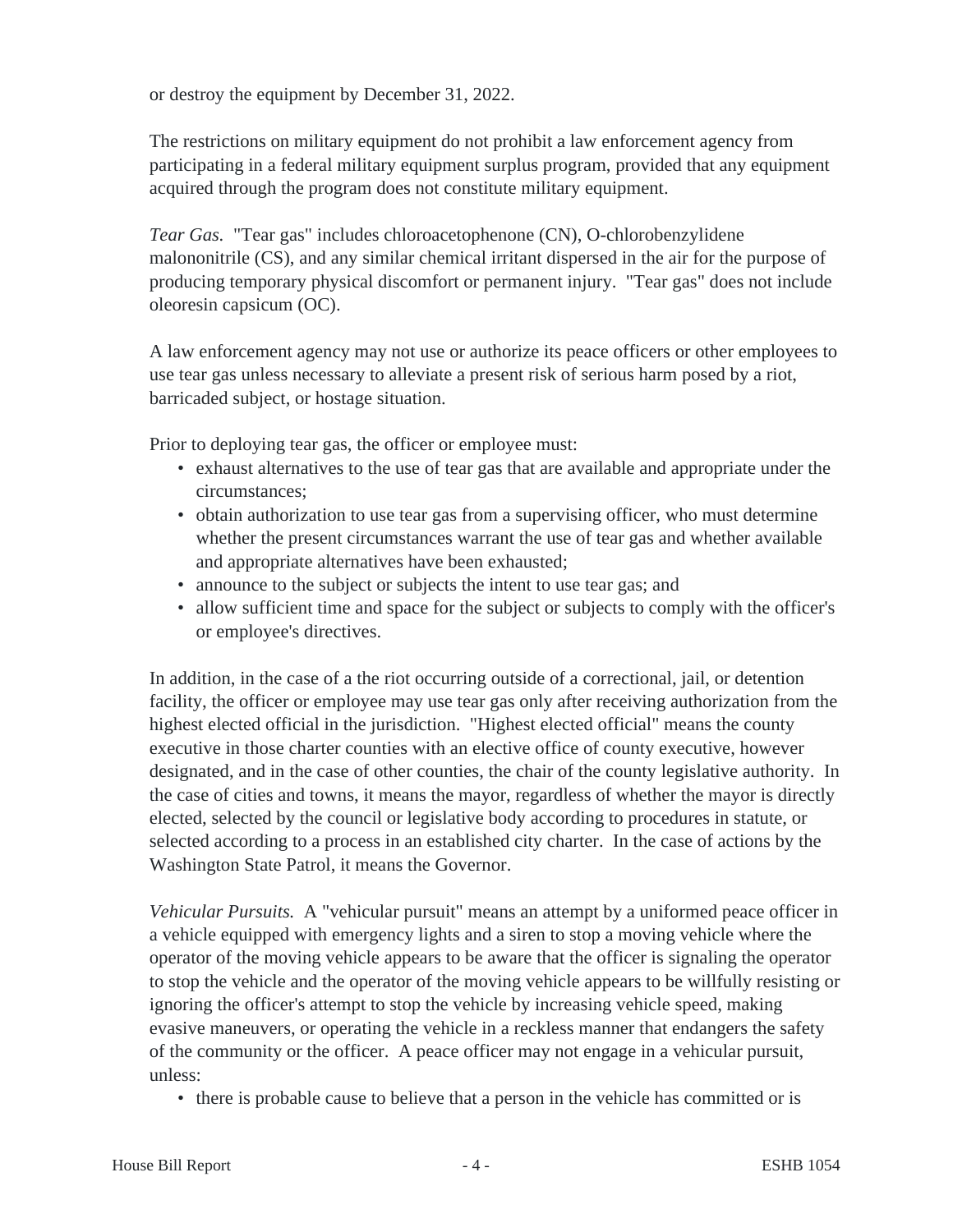committing a violent offense, sex offense or an escape offense, or there is reasonable suspicion that a person in the vehicle has committed or is committing a driving under the influence offense;

- the pursuit is necessary for the purpose of identifying or apprehending the person; and
- the person poses an imminent threat to the safety of others and the safety risks of failing to apprehend or identify the person are considered to be greater than the safety risks associated with the vehicular pursuit under the circumstances.

An officer must receive authorization to engage in any vehicular pursuit from a supervising officer, and there must be supervisory control of any vehicular pursuit. The supervising officer must consider the justification for the vehicular pursuit and other safety considerations, including speed, weather, traffic, road conditions, and the known presence of minors in the vehicle. However, in jurisdictions with fewer than 10 commissioned officers, if a supervisor is not on duty at the time, the pursuing officer will request the oncall supervisor be notified of the pursuit according to agency procedures. In the absence of a supervisor in these circumstances, the pursuing officer must still comply with the same requirements and safety considerations in evaluating whether to conduct or terminate a pursuit.

A pursuing officer must comply with any agency procedures for designating the primary pursuit vehicle and determining the appropriate number of vehicles permitted to participate in the vehicular pursuit and comply with any agency procedures for coordinating operations with other jurisdictions, including available tribal police departments when applicable.

The requirements for the CJTC to adopt a model policy and for individual agencies to adopt policies consistent with the model policy are repealed.

*Firing upon Vehicles.* A peace officer may not fire a weapon upon a moving vehicle unless necessary to protect against an imminent threat of serious physical harm resulting from the operator's or a passenger's use of a deadly weapon. A vehicle is not considered a deadly weapon unless the operator is using the vehicle as a deadly weapon and no other reasonable means to avoid potential serious harm are immediately available to the officer.

*No-Knock Warrants.* An officer may not seek, and a court may not issue, a search or arrest warrant granting an express exception to the "knock and announce" rule.

*Identification.* Law enforcement agencies must adopt policies and procedures to ensure that uniformed peace officers while on duty and in the performance of their official duties are reasonably identifiable. "Reasonably identifiable" means that the peace officer's uniform clearly displays the officer's name or other information that members of the public can see and the agency can use to identify the peace officer.

*Canine Teams.* The CJTC must convene a work group to develop a model policy for the training and use of canine teams. The CJTC must ensure that the work group is equally